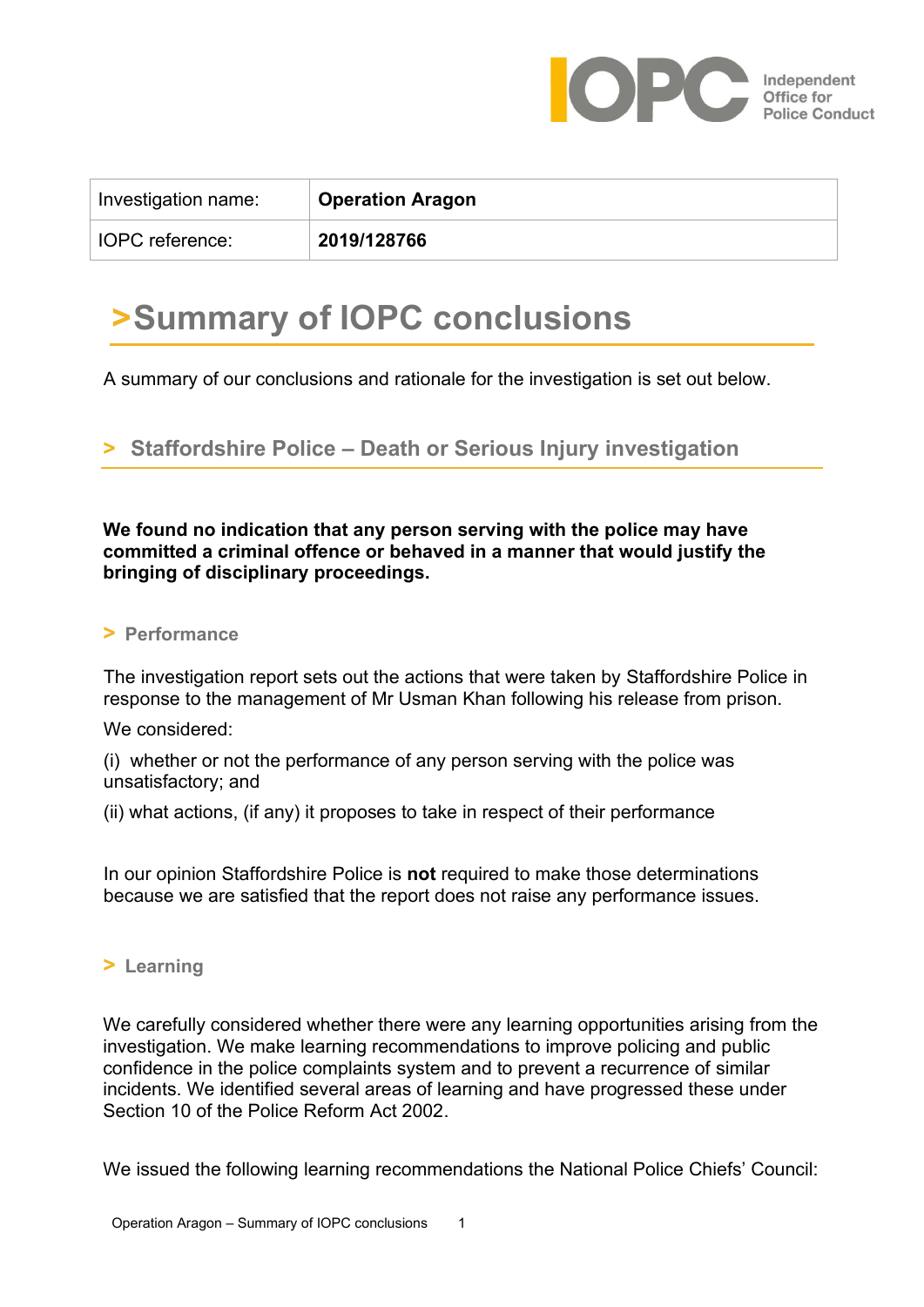- The national policing lead for counter-terrorism (CT) should ensure that police officers involved in managing offenders released from prison following terrorism offences should be given appropriate and specific training in relation to the types of offenders that they are managing and the different risks that they pose.
- The national policing lead for counter-terrorism should ensure there are suitable policies and procedures in place in relation to the police's involvement in managing convicted terrorist offenders. These policies and procedures should distinguish between the different types of terrorist offenders and cover what the precise role and responsibility of the police force is, in relation to each type of offender. They should also include the duties of the officers in terms of the type of information they should be sharing with each agency that will be involved.
- The national policing lead for counter-terrorism should ensure that police forces develop appropriate systems, to assist with the implementation of policies and procedures, and information capture regarding the management of convicted terrorist offenders. These systems should enable the accurate capture of data in relation to the different numbers and types of terrorist offenders, to support the effective management of CT offenders at a national level and between agencies.
- The national policing lead for counter-terrorism should ensure there is a list of appropriate mobile devices that can be used by convicted terrorist offenders, depending on the conditions to which they are subject, and not allow them access to any other mobile device. Particularly, police forces should ensure that convicted terrorist offenders are not given mobile devices that have access to the internet, if they are not allowed access to the internet.

On 22 January 2021 the Assistant Commissioner for National Lead for Counter-Terrorism Policing (CTP) provided an update on the above learning. London's Terrorist Offender Management Unit ran a pilot course and this is being evaluated with feedback from National Probation Service National Security Division and CTP's Organisational Development Unit development of their future officer training programme. A Counter Terrorism Nominal Management (CTNM) core course is being developed with input from across the Counter-Terrorism Network and coordinated by the Organisational Development Unit. It will have additional bolt-on modules and Continual Professional Development events. The Detective Chief Superintendent (DCS) clarified that subject to recruitment it is anticipated to be delivered from June 2021 onwards.

CTP are establishing Project Semper as a change programme to develop their approach to management of nominals in communities with partners. A key work stream deliverable is production of a national Nominal Management Manual of Guidance. This will define an overall approach to management of CT nominals, distinguish between arrangements in different cohorts, and codify roles and responsibilities for CTP officers and staff. It will ensure CTP's approach mirrors other guidance in this space (such as Multi-Agency Public Protection Arrangements and National Probation Service national